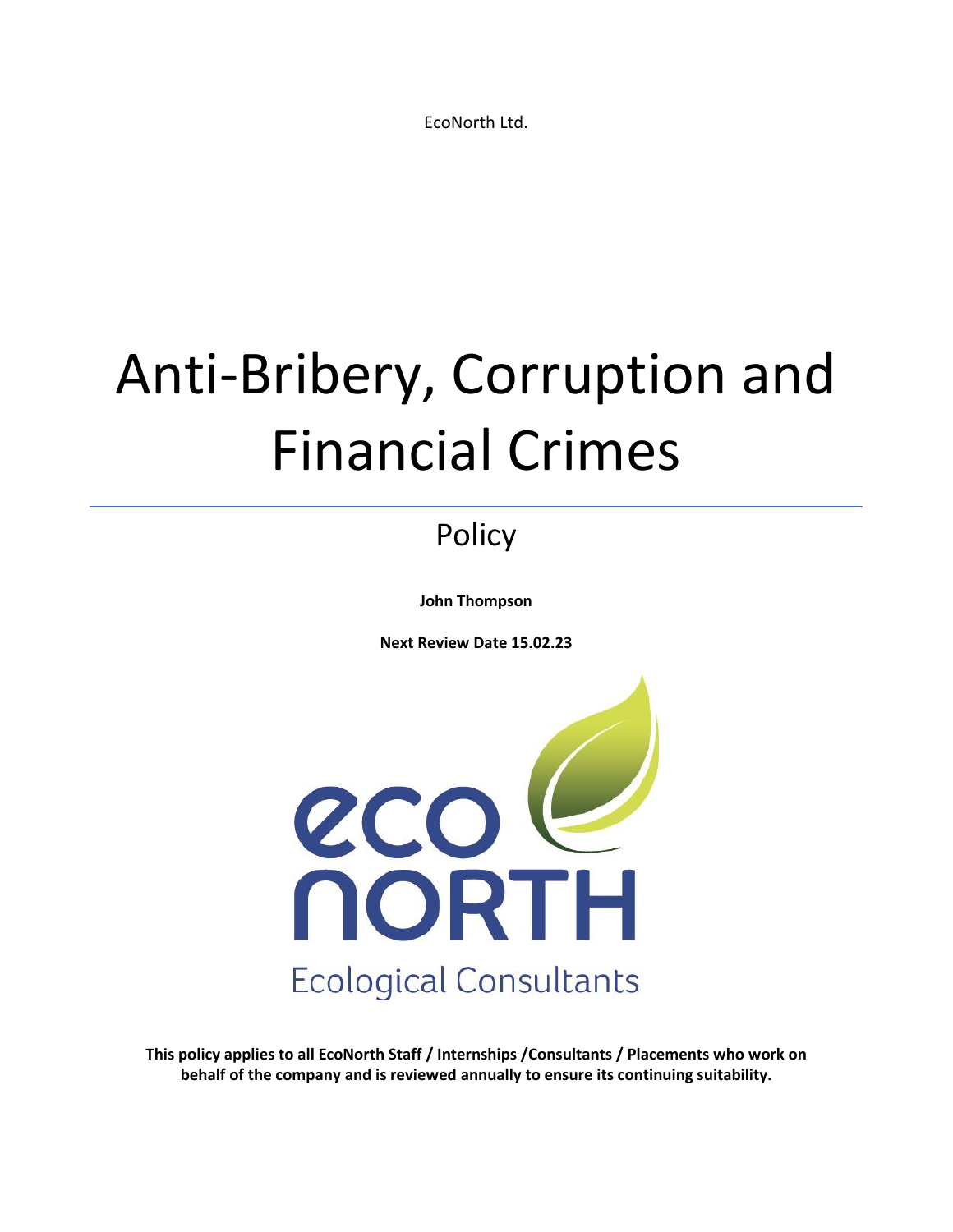| Anti-Bribery, Corruption and Financial Crimes Policy | Doc Ref: | ABC&FCP  |
|------------------------------------------------------|----------|----------|
|                                                      | Issued:  | 17.02.22 |
|                                                      | Version: | 6.0      |
| EcoNorth Ltd                                         | Page:    | 2 of 17  |

### **Anti-Bribery, Corruption and Financial Crimes Policy**

#### **1. Purpose, Scope and Users**

- 1.1 It is EcoNorth's policy to conduct all our business in an honest and ethical manner. EcoNorth takes a zero-tolerance approach to bribery, corruption and financial crimes and is committed to acting professionally, fairly, transparently and with integrity in all our business dealings and relationships wherever we operate and implementing and enforcing effective systems to counter bribery, tax evasion, money laundering and fraud, as well as modern slavery.
- 1.2 EcoNorth will uphold all laws relevant to countering bribery and corruption in all the jurisdictions in which we operate. However, we remain bound by the laws of the UK, including the Bribery Act 2010, the Fraud Act 2006 and the Criminal Finance Act 2017 part 3, Facilitation of Tax Evasion, and of Ireland, including th[e Criminal Justice \(Corruption](https://data.oireachtas.ie/ie/oireachtas/act/2018/9/eng/enacted/a0918.pdf)  [Offences\) Act 2018,](https://data.oireachtas.ie/ie/oireachtas/act/2018/9/eng/enacted/a0918.pdf) in respect of conduct both at home and abroad.
- 1.3 The purpose of this policy is to:
	- (a) Provide information and guidance to those working for EcoNorth on how to recognise and deal with bribery, corruption and financial crimes.
	- (b) Define the responsibilities of those working for EcoNorth in observing and upholding our position on bribery, corruption and financial crimes.
	- (c) Specify the consequences of breaching this policy.
	- (d) Set out EcoNorth's procedures to identify risks of bribery, corruption and financial crimes to the company and our internal control measures implemented to mitigate those risks.
	- (e) Describe EcoNorth's reporting procedures in the event of a suspected incident of malpractice.
	- (f) Explain EcoNorth's commitment to protecting victims of bribery, corruption or financial crimes.
	- (g) Detail EcoNorth's monitoring and review process.
- 1.4 This policy applies to all individuals working at all levels and grades either full time or part time, including senior managers, officers, directors, employees (whether permanent, fixedterm or temporary), subcontractors, contractors, trainees, seconded staff, and agency staff, volunteers, interns, agents, sponsors, or any other person associated with EcoNorth, or any of EcoNorth's subsidiaries or their employees, wherever located.

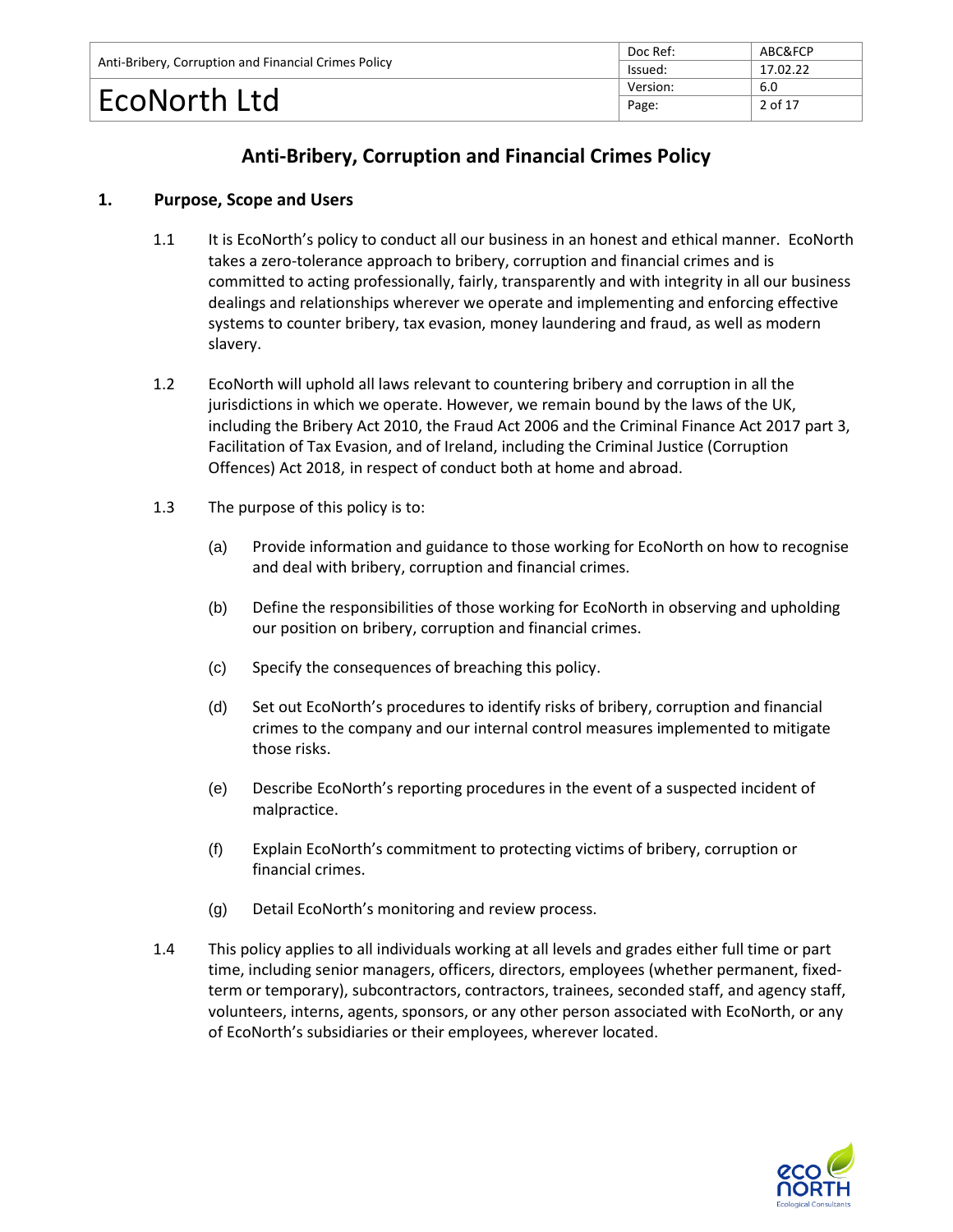| Anti-Bribery, Corruption and Financial Crimes Policy | Doc Ref: | ABC&FCP  |
|------------------------------------------------------|----------|----------|
|                                                      | lssued:  | 17.02.22 |
|                                                      | Version: | 6.0      |
| EcoNorth Ltd                                         | Page:    | 3 of 17  |

#### **2. Definitions**

- 2.1 "EcoNorth" or "us" or "we" or "our" means EcoNorth Ltd.
- 2.2 "Associate" means a company contractor or an agent of the company, or any person who performs services for and on behalf of the company. This includes, but is not limited to, agency workers, volunteers, interns, contractors and external consultants wherever located.
- 2.3 "Third party" means any individual or organisation an employee encounters during the course of their work for EcoNorth, and includes actual and potential clients, suppliers, distributors, business contacts, agents, advisers, and government and public bodies, including their advisors, representatives and officials, politicians and political parties.
- 2.4 "Bribery" means the offering, giving, receiving or soliciting of any item of value to influence the actions of an official, or other person, in charge of a public or legal duty.
- 2.5 "Tax" means all forms of UK and Irish taxation, including but not limited to corporation tax, income tax, value added tax, stamp duty, stamp duty land tax, national insurance contributions and their non-UK equivalents.
- 2.6 "Tax evasion" means an offence of cheating HMRC or ROS by fraudulently evading UK or Irish tax. This is a criminal offence and by nature requires an element of fraud. This means that there must be deliberate action or omission with dishonest intent.
- 2.7 "Foreign tax evasion" means evading tax in a foreign country, provided that the conduct is an offence in that country and would be a criminal offence if committed in the UK.
- 2.8 "Facilitation of tax evasion" means knowingly committing an offence or taking steps with a view to the fraudulent evasion of tax. Tax evasion facilitation is a criminal offence where it is done deliberately and dishonestly.
- 2.9 "Money laundering" means the illegal process of concealing the origins of money obtained illegally by passing it through a complex sequence of [banking transfers](https://en.wikipedia.org/wiki/Wire_transfer) or [commercial](https://en.wikipedia.org/wiki/Financial_transaction)  [transactions.](https://en.wikipedia.org/wiki/Financial_transaction) The overall scheme of this process returns the "clean" money to the launderer in an obscure and indirect way.
- 2.10 "Fraud" means the intentional deception to secure unfair or unlawful gain, or to deprive a victim of a legal right.

#### **3. Bribery**

- 3.1 A bribe is an inducement or reward offered, promised or provided, externally or within EcoNorth, in order to gain any commercial, contractual, regulatory or personal advantage.
- 3.2 Examples of bribes.
	- (a) Offering a bribe.

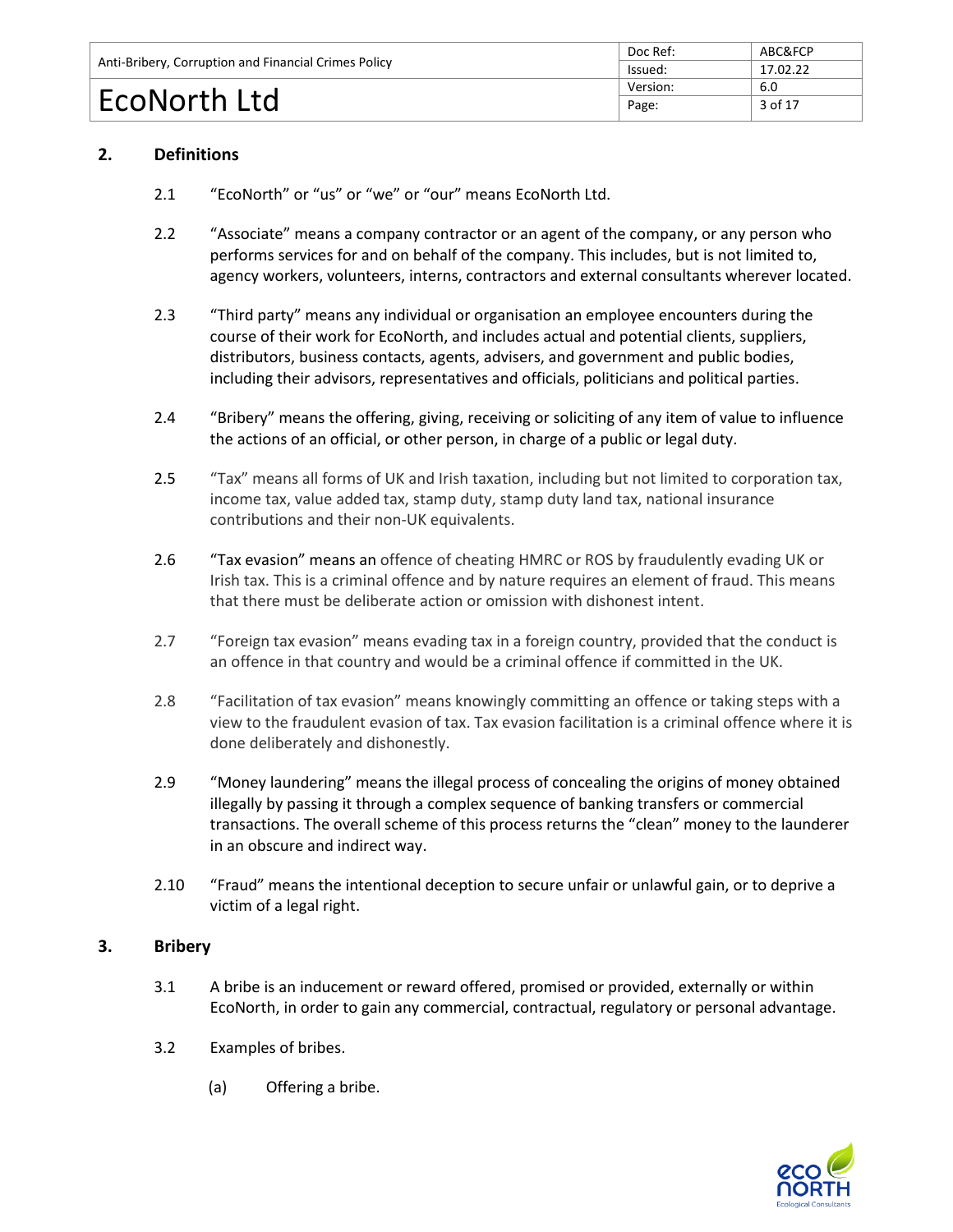| Anti-Bribery, Corruption and Financial Crimes Policy | Doc Ref: | ABC&FCP  |
|------------------------------------------------------|----------|----------|
|                                                      | Issued:  | 17.02.22 |
|                                                      | Version: | 6.0      |
| EcoNorth Ltd                                         | Page:    | 4 of 17  |

An employee offers a potential client or customer tickets to a major sporting event, but only if they agree to do business with EcoNorth.

This would be an offence by the employee as s/he is making the offer to gain a commercial and contractual advantage. EcoNorth may also be found to have committed an offence because the offer has been made to obtain business. Additionally, it may be an offence for the potential client to accept the offer.

(b) Receiving a bribe.

A supplier gives an employee's nephew a job but makes it clear that in return the employee is expected to use their influence in EcoNorth to ensure they continue to do business with them.

It is an offence for a supplier to make such an offer. It would be an offence for an employee to accept the offer as they would be doing so to gain a personal advantage.

- 3.3 Donations, gifts and hospitality.
	- (a) The giving or receipt of normal and appropriate gifts and hospitality to third parties is not prohibited, if the following requirements are met:
		- It is not made with the intention of influencing a third party to obtain or retain business or a business advantage, or to reward the provision or retention of business or a business advantage, or in explicit or implicit exchange for favours or benefits.
		- It complies with local law.
		- It is given in EcoNorth's name, not in the employee's name.
		- It does not include cash or a cash equivalent (such as gift certificates or vouchers).
		- It is appropriate in the circumstances eg in the UK it is customary for small gifts to be given at Christmas time.
		- Taking into account the reason for the gift, it is of an appropriate type and value and given at an appropriate time.
		- It is given openly, not secretly.
		- Gifts over £50 and hospitality over £100 are declared in EcoNorth's Register of Gifts (gifts under £50 and hospitality under £100 do not need to be declared).

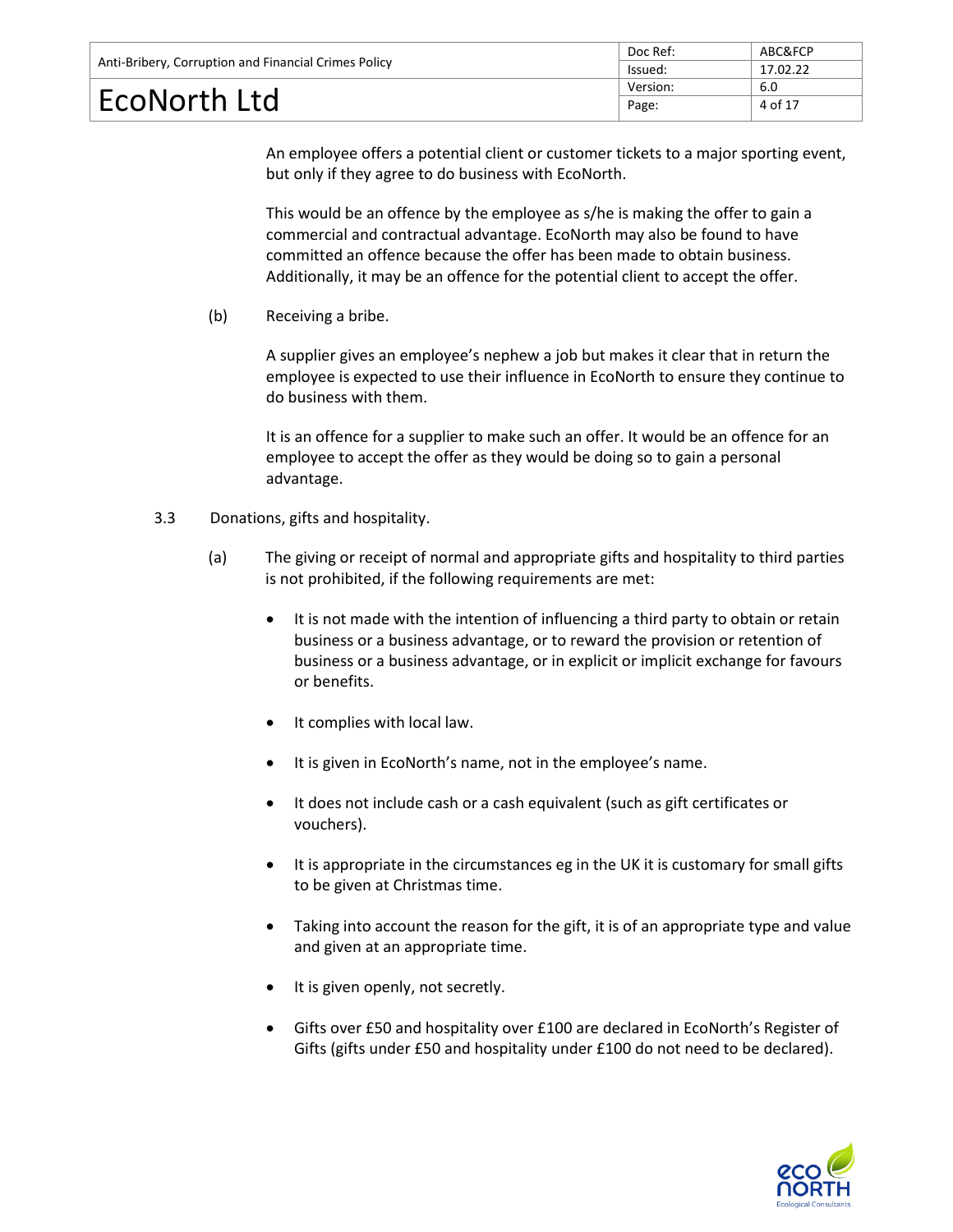| Anti-Bribery, Corruption and Financial Crimes Policy | Doc Ref: | ABC&FCP  |
|------------------------------------------------------|----------|----------|
|                                                      | Issued:  | 17.02.22 |
|                                                      | Version: | 6.0      |
| EcoNorth Ltd                                         | Page:    | 5 of 17  |

- (b) Gifts should not be offered to, or accepted from, government officials or representatives, or politicians or political parties, without the prior approval of the Compliance Officer.
- (c) EcoNorth appreciates that the practice of giving business gifts varies between countries and regions and what may be normal and acceptable in one region may not be in another. The test to be applied is whether in all the circumstances the gift or hospitality is reasonable and justifiable. The intention behind the gift should always be considered.
- 3.4 What is not acceptable?
	- (a) It is not acceptable for an employee (or someone on their behalf) to:
		- Give, promise to give, or offer, a donation, gift or hospitality with the expectation or hope that a business or personal advantage will be received, or to reward a business or personal advantage already given.
		- Give, promise to give, or offer, a payment, gift or hospitality to a government official, agent or representative to 'facilitate' or expedite a routine procedure.
		- Accept payment from a third party that an employee knows or suspects is offered with the expectation that it will obtain a business or personal advantage for them.
		- Accept a gift or hospitality from a third party if the employee knows or suspects that it is offered or provided with an expectation that a business or personal advantage will be provided by EcoNorth in return.
		- Threaten or retaliate against another worker who has refused to commit a bribery offence or who has raised concerns under this policy.
		- Engage in any activity that might lead to a breach of this policy.
- 3.5 Procurement.
	- (a) EcoNorth aims to obtain overall best value for money from appropriate and professional relationships with suppliers of goods and services. All purchasing must meet genuine business needs and utilise company resources in the most ethical and cost effective manner, in line with our Ethical and Environmental Procurement Policy.

#### **4. Tax Evasion**

4.1 Tax evasion entails taxpayers deliberately misrepresenting the true state of their affairs to the tax authorities to reduce their tax liability and includes dishonest tax reporting, such as

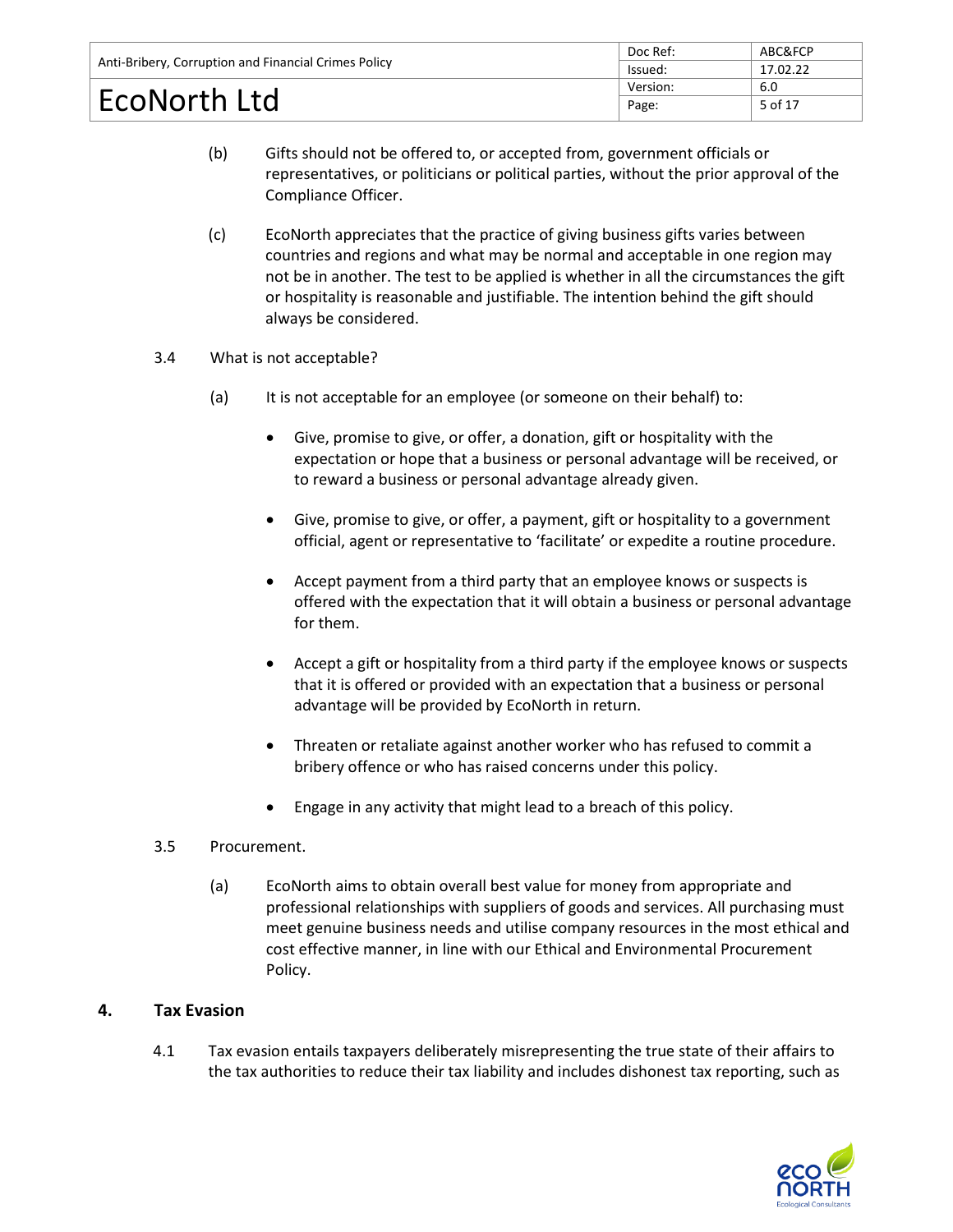| Anti-Bribery, Corruption and Financial Crimes Policy | Doc Ref: | ABC&FCP  |
|------------------------------------------------------|----------|----------|
|                                                      | Issued:  | 17.02.22 |
|                                                      | Version: | 6.0      |
| EcoNorth Ltd                                         | Page:    | 6 of 17  |

declaring less income, profits or gains than the amounts actually earned, or overstating deductions.

- 4.2 The best defence EcoNorth has against tax evasion and the facilitation of tax evasion is the vigilance of our employees and associates. They must be aware that there is not a complete list of tax evasion opportunities but should be mindful of the following circumstances:
	- (a) If there is anything unusual about the manner in which an employee, associate or third party is conducting their business with the company.
	- (b) If an employee, associate or third party refuses to provide the personal or company details that would be necessary to allow us to carry out our business as usual.
	- (c) If an employee, associate or third party refuses to provide us with their tax details.
	- (d) If an employee, associate or third party asks us to deviate from our usual invoicing policy.
	- (e) If an employee, associate or third party requests to be paid in cash or pay us in cash without proper records.
- 4.3 What is not acceptable?
	- (a) It is not acceptable for an employee (or someone on their behalf) to:
		- Knowingly engage in any form of facilitating tax evasion or foreign tax evasion or aid or abet a tax evasion offence or foreign tax evasion offence by another person.
		- Engage in any activity which may lead to a breach of this policy.

#### **5. Money Laundering**

- 5.1 The money laundering process involves these three basic steps:
	- (a) Placement Physically placing illegal cash in banks or purchasing goods with it, such as art, precious metals, real estate, gems or jewellery.
	- (b) Layering The act of separating the proceeds from their criminal origins through complex moves such as wire transfers, conversion of cash to financial instruments, sale of high value goods such as art and precious metals, and real estate investments.
	- (c) Integration Making the wealth derived from the illicit proceeds appear legitimate. Using funds on deposit in foreign financial institutions as security for domestic loans is a favourite technique. Another ploy is over billing or producing false invoices for goods allegedly sold across borders.

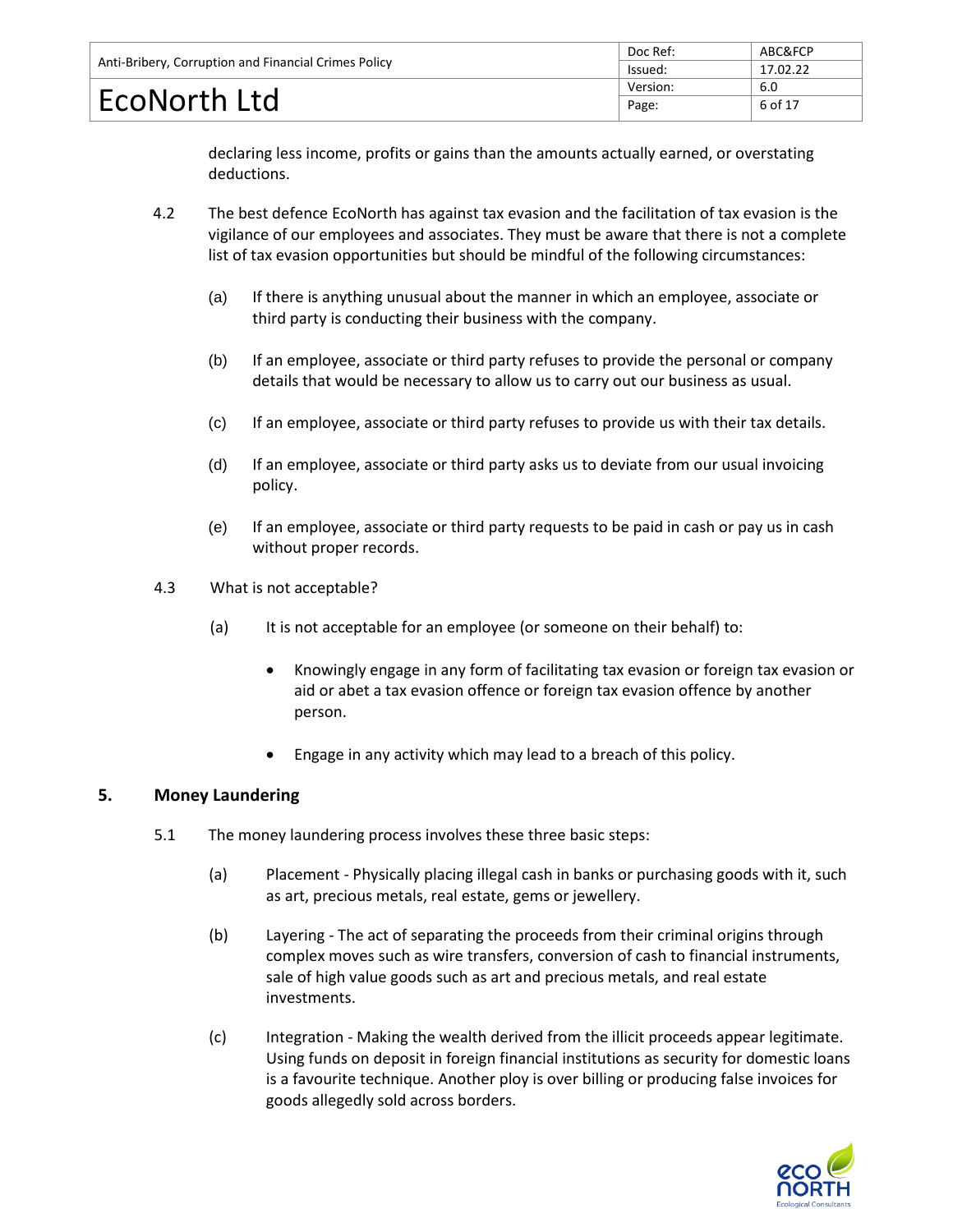| Anti-Bribery, Corruption and Financial Crimes Policy | Doc Ref: | ABC&FCP  |
|------------------------------------------------------|----------|----------|
|                                                      | Issued:  | 17.02.22 |
|                                                      | Version: | 6.0      |
| EcoNorth Ltd                                         | Page:    | 7 of 17  |

- 5.2 The use of money laundering to allow illegal money to be run through legitimate and sometimes unsuspecting businesses has grown in recent years due to advances in technology, such as cybercash, ebanking and wire transfers. The sheer volume of transactions (legal and otherwise) makes scrutiny a huge challenge for the financial industry and regulators. Furthermore, it is often difficult to determine which country's banking laws ha jurisdiction over cross-border transactions. The internet, offshore banks and shell companies provide a perfect environment for layering.
- 5.3 Small companies are often used to launder cash, particularly those kinds of businesses that normally receive large amounts of cash. Fortunately, EcoNorth does not make or receive cash payments which reduces the probability of the company being targeted.

#### **6. Fraud**

- 6.1 The types of fraud that EcoNorth needs to be aware of are theft, financial statement fraud and asset misuse. Theft, which makes up the majority of this activity, is usually done by employees either by directly stealing cash and other property or by claiming bogus expenses. The other primary types of fraud involve employees benefiting personally from violating their relationship with their employer.
- 6.2 As a small company, EcoNorth is at a greater risk of fraud than a larger organisation for many reasons, including workers performing many functions across the company, the close relationships between workers that leads to less scrutiny, less expertise on financial matters and the large impact on cashflow that even a comparatively small fraud event can have on the health of the company.

#### **7. Responsibilities**

- 7.1 Board Members
	- (a) The Board of Directors has overall responsibility for ensuring this policy complies with EcoNorth's legal and ethical obligations and that the company's strategy and anti-bribery, corruption and financial crimes policy are aligned.
	- (b) The Board is also responsible for exercising reasonable oversight over the implementation of the company's anti-bribery, corruption and financial crimes policy and procedures by the Compliance Officer and other Senior Managers and its effectiveness, and periodically receiving and reviewing information about the content and operation of the company's anti-bribery and corruption measures.
- 7.2 Compliance Officer
	- (a) The Compliance Officer has primary and day-to-day responsibility for implementing this policy, for monitoring its use and effectiveness and for dealing with any queries on its interpretation.

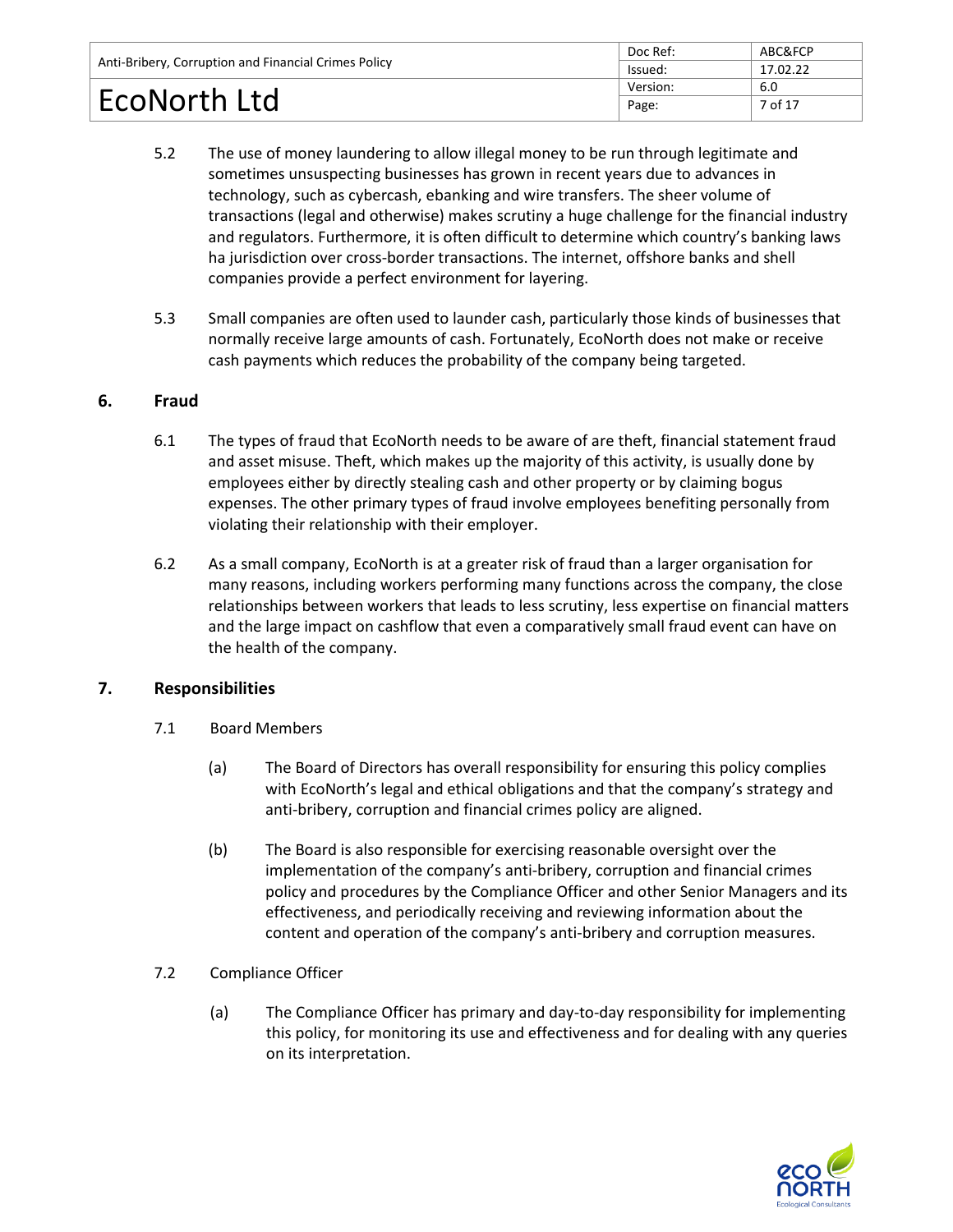| Anti-Bribery, Corruption and Financial Crimes Policy | Doc Ref: | ABC&FCP  |
|------------------------------------------------------|----------|----------|
|                                                      | lssued:  | 17.02.22 |
|                                                      | Version: | 6.0      |
| EcoNorth Ltd                                         | Page:    | 8 of 17  |

- (b) The Compliance Officer is also responsible for periodically reporting on EcoNorth's anti-bribery, corruption and financial crimes measures to the Board.
- 7.3 Senior Managers
	- (a) Senior Managers are responsible for ensuring they and those reporting to them are aware of and understand this policy and adhere to it and, where relevant, have adequate training on it.
- 7.4 Employees
	- (a) All employees must ensure that they read, understand and comply with this policy.
	- (b) The prevention, detection and reporting of bribery, corruption and financial crimes are the responsibility of all those working for EcoNorth or under its control. All workers are required to avoid any activity that might lead to, or suggest, a breach of this policy.
	- (c) Employees must notify the Compliance Officer as soon as possible if they believe or suspect that a conflict with this policy has occurred or may occur in the future. 'Red flags' that may indicate bribery, corruption or financial crimes are set out in Appendix A to this policy.
	- (d) Employees are required to cooperate fully in any internal investigation of bribery, corruption or financial crimes. Any employee who fails to cooperate, or deliberately impedes, an investigation may be subject to disciplinary procedures.

#### **8. Non-compliance**

- 8.1 Bribery, corruption and financial crimes are punishable for individuals by up to ten years' imprisonment and an unlimited fine. If EcoNorth is found to have taken part in bribery, corruption or financial crimes, the company could face an unlimited fine, be excluded from tendering for public contracts and face damage to our reputation.
- 8.2 EcoNorth considers a breach of this policy to be a serious offence. Any employee who breaches this policy will face disciplinary action, which could result in dismissal for gross misconduct. EcoNorth reserves its right to terminate our contractual relationship with any employees, associates or third parties if they breach this policy.

#### **9. Prevention of bribery and corruption**

- 9.1 Risk assessment
	- (a) EcoNorth conducts risk assessments to identify the risks of bribery, corruption and financial crimes which we may reasonably anticipate, then analyses, assesses and prioritises the identified risks and, finally, evaluates the suitability and effectiveness

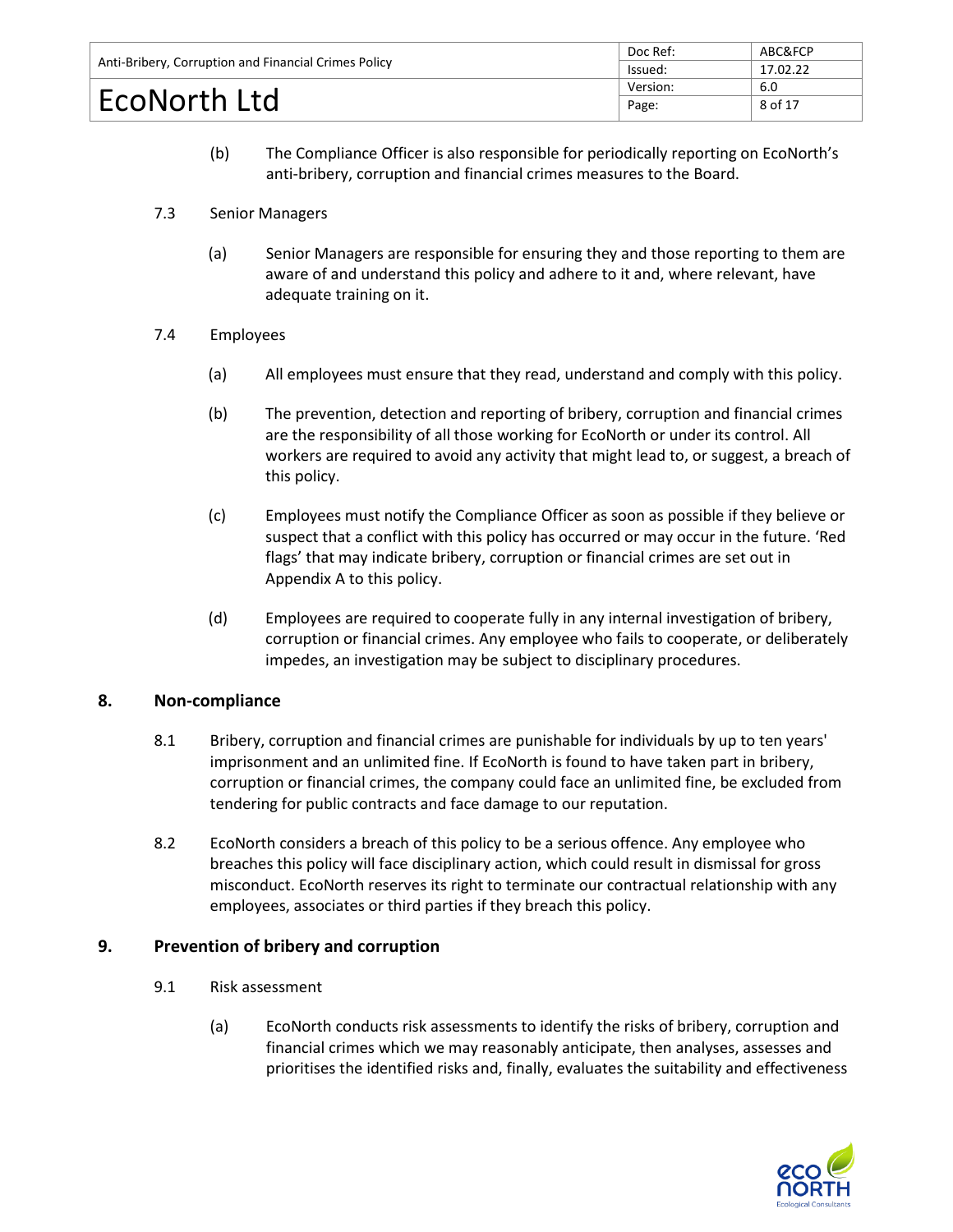| Anti-Bribery, Corruption and Financial Crimes Policy | Doc Ref: | ABC&FCP  |
|------------------------------------------------------|----------|----------|
|                                                      | lssued:  | 17.02.22 |
|                                                      | Version: | 6.0      |
| EcoNorth Ltd                                         | Page:    | 9 of 17  |

of the company's existing internal control measures to mitigate these risks. These risk assessments also assess the company's overall risk level (low, medium, high).

- (b) A risk assessment is normally carried out on an annual basis, however, an additional risk assessment will be carried out in the event of a significant change to the structure or activities of EcoNorth.
- (c) The criteria for determining EcoNorth's level of bribery, corruption and financial crimes risk takes into account the following:
	- The nature of the bribery, corruption and financial crimes risk.
	- The likelihood of bribery, corruption and financial crimes occurring.
	- The size and structure of EcoNorth.
	- The locations and sectors within which EcoNorth operates or anticipates operating.
	- The nature, scale and complexity of EcoNorth's activities and operations.
	- The type of existing and potential associates and third parties that EcoNorth works with.
	- The nature and frequency of EcoNorth's interactions with domestic or foreign public officials who can pose a risk (eg public officials responsible for issuing permits), the statutory, regulatory, contractual and professional obligations and duties applicable to EcoNorth (eg the limitation of entertainment of public officials).
	- The magnitude of the consequences should it occur.
- (d) The level of risk identified by the risk assessment determines the level and nature of internal control measures required by EcoNorth. These will be reviewed periodically and changes implemented accordingly.
- 9.2 Recruitment and training
	- (a) EcoNorth ensures that it recruits individuals who are committed to and understand EcoNorth's values, aims and objectives. Background checks on new employees are conducted eg references are requested and reviewed and educational and training certificates are verified, to ensure they hold the appropriate level and experience and training for their new role. EcoNorth holds a skills matrix and training database which are kept up to date and reviewed on an annual basis as a minimum.
	- (b) Training on this policy forms part of the induction process for all new employees and associates. All existing employees will receive appropriate training on how to

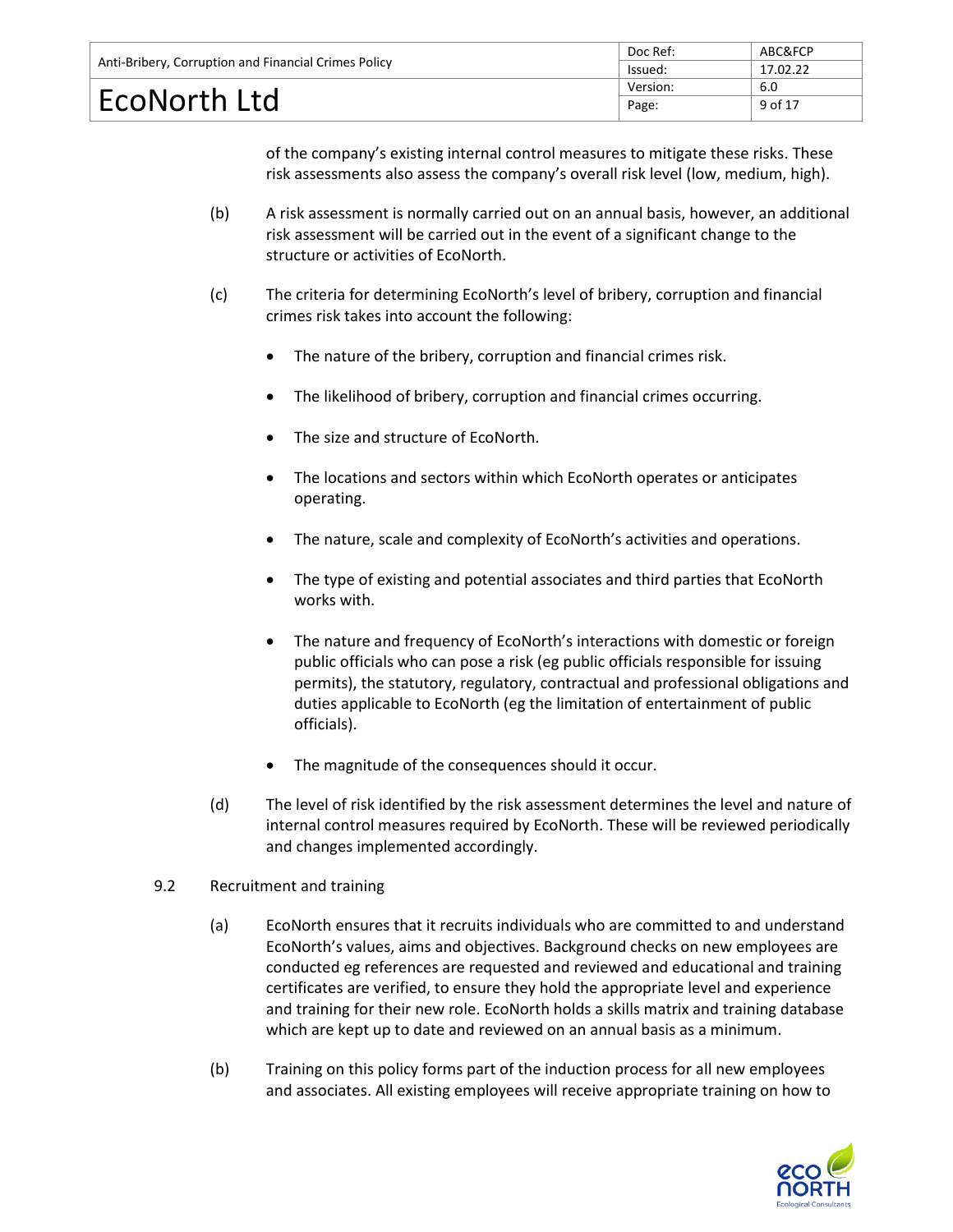| Anti-Bribery, Corruption and Financial Crimes Policy | Doc Ref: | ABC&FCP  |
|------------------------------------------------------|----------|----------|
|                                                      | Issued:  | 17.02.22 |
|                                                      | Version: | 6.0      |
| EcoNorth Ltd                                         | Page:    | 10 of 17 |

implement and adhere to this policy. The policy or any revisions will be circulated to all employees and associates as a minimum on an annual basis.

- 9.3 Conflicts of interest
	- (a) Employees whose private interests may (or may be perceived to) conflict with their official duties must declare their interest eg a Senior Manager having a personal financial interest in a competitor's business. Any undeclared conflicts of interest will be dealt with under the EcoNorth's disciplinary procedures, as detailed in the Staff Handbook.
- 9.4 Associates and third parties
	- (a) EcoNorth understands that, in accordance with the relevant legislation, we are liable if a person "associated" with us is involved in bribing a third party with the intention of obtaining or retaining business or a business advantage. EcoNorth's zerotolerance approach to bribery, corruption and financial crimes must be communicated to all associates and third parties at any appropriate stages in all business dealings.
	- (b) EcoNorth will ensure that only approved associates and third parties will be engaged. Due diligence must be carried out on all associates and third parties in the form of an individual risk assessment, with safeguards put in place to mitigate any identified risks.
	- (c) Where due diligence is conducted and it is established that the bribery, corruption and financial crimes risks can not be mitigated by existing internal control measures, EcoNorth will either:
		- Implement additional or enhanced internal control measures.
		- Take other appropriate steps eg changing the nature of the transaction, project, activity or relationship with the associate or third party.
		- In the case of a proposed new transaction, project or relationship, postpone or decline to continue.
		- In the case of an existing transaction, project or relationship, take steps appropriate to that transaction, project or relationship to terminate, suspend or withdraw from it as soon as practicable.
	- (d) Where possible, the terms and conditions of all contracts with our associates and third parties will incorporate an obligation not to engage in bribery, corruption and financial crimes and the right for EcoNorth to terminate the relationship immediately if bribery or corruption is suspected.
	- (e) All contracts above £100k must be reviewed and approved by EcoNorth's Board.

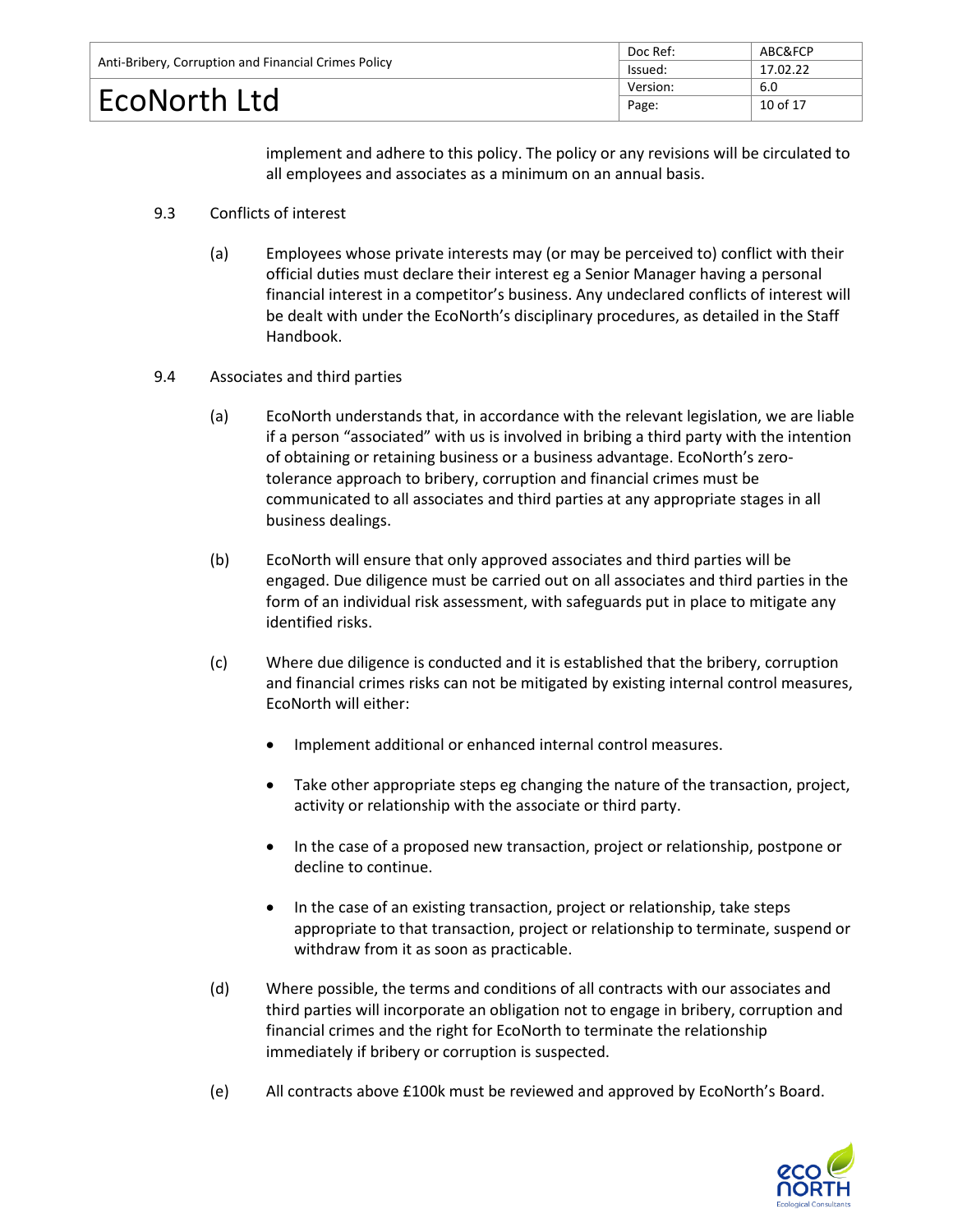| Anti-Bribery, Corruption and Financial Crimes Policy | Doc Ref: | ABC&FCP  |
|------------------------------------------------------|----------|----------|
|                                                      | Issued:  | 17.02.22 |
|                                                      | Version: | 6.0      |
| EcoNorth Ltd                                         | Page:    | 11 of 17 |

- (f) Purchase orders for the provision of goods and services must be annexed with appropriate supporting documentation and authorised as follows:
	- Up to £500, one Senior Manager must approve.
	- £500 to £15,000, two Senior Managers must approve, ideally the Finance Manager and Executive Director.
	- Above £15,000, approval from one Board member is required. These payments are often taken out of formally agreed budgets eg for equipment or IT purchases.
- (g) Invoices from suppliers will only be approved for payment once the services provided are deemed to be properly carried out.
- (h) Client invoices must be approved by a Senior Manager and must include appropriate supporting documentation.
- (i) EcoNorth's anti-bribery, corruption and financial crimes policy is uploaded to the company's websites, providing easy access for all the company's associates and third parties.
- 9.5 Donations
	- (a) EcoNorth does not make contributions to politicians, political parties or political campaigns. It will only make charitable donations that are legal and ethical under local laws and practices as well as within Charity Commission guidelines. No donation must be offered or made without the prior approval of the Compliance Officer. EcoNorth does not accept donations.
- 9.6 Access to cash, corporate credit cards and bank accounts
	- (a) Petty cash held on EcoNorth's premises is limited to £100. The cash is held in a locked safe in the office which can only be accessed by core employees.
	- (b) EcoNorth's corporate credit cards are kept in a locked safe in the office and must be signed out when removed from the safe.
	- (c) Access to EcoNorth's bank accounts is restricted to the Executive Director, Finance Manager and PA/Administrator of EcoNorth, and the Director of Finance and Finance Manager of Northumberland Wildlife Trust (EcoNorth's parent company). Only EcoNorth's Executive Director and NWT's Finance Manager can approve payments, which have been prepared by EcoNorth's Finance Manager or PA/Administrator, and make changes.

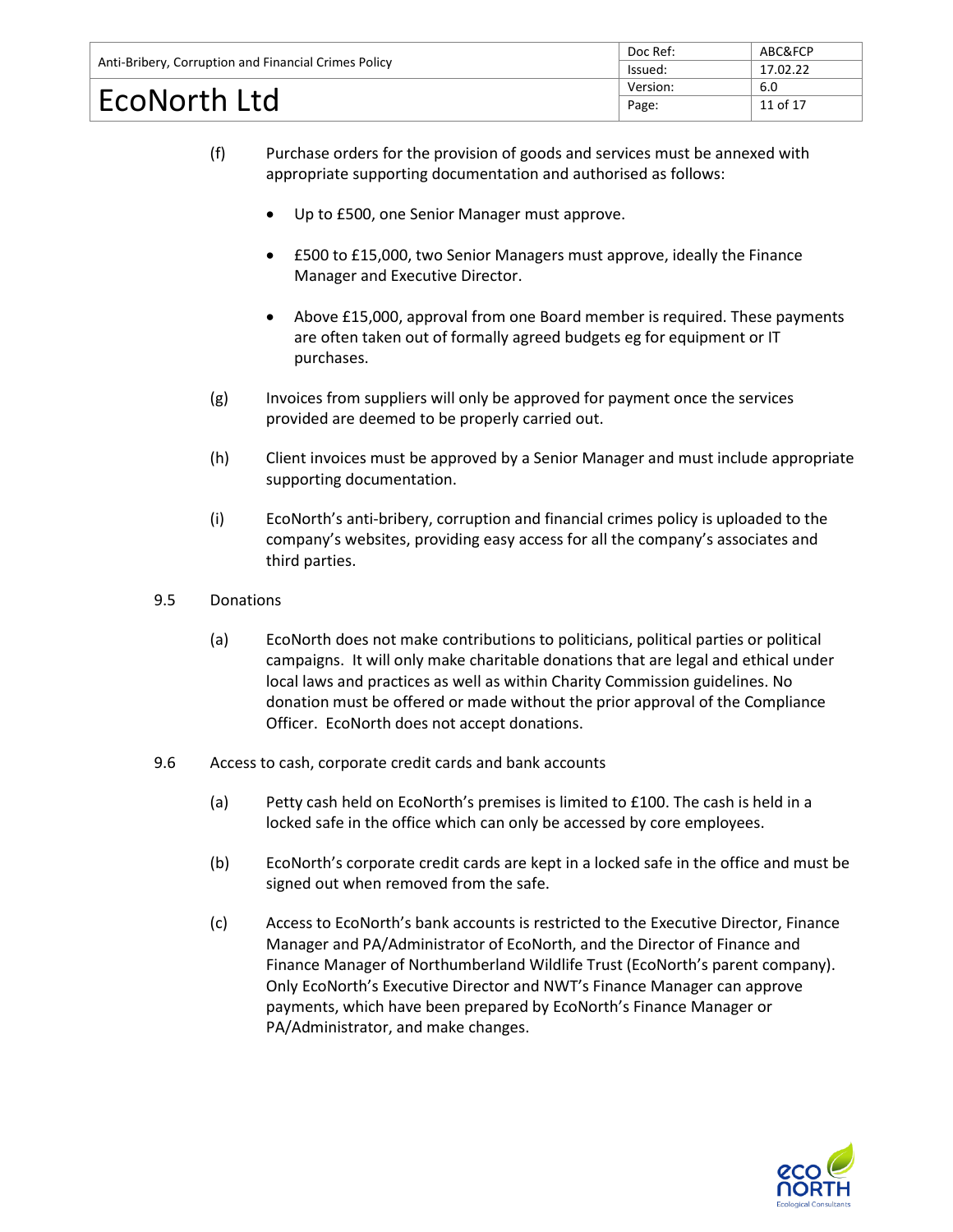| Anti-Bribery, Corruption and Financial Crimes Policy | Doc Ref: | ABC&FCP  |
|------------------------------------------------------|----------|----------|
|                                                      | lssued:  | 17.02.22 |
|                                                      | Version: | 6.0      |
| EcoNorth Ltd                                         | Page:    | 12 of 17 |

#### 9.7 Accounting duties

(a) Accounting duties are segregated as follows:

| <b>Executive Director</b>                                                                                  | <b>Finance Manager</b>                                                                                                                                                                                                                                                                                                                                                                      | PA/Administrator                                                                                                                                                                                                                                                                                                                                                                                                                                             |
|------------------------------------------------------------------------------------------------------------|---------------------------------------------------------------------------------------------------------------------------------------------------------------------------------------------------------------------------------------------------------------------------------------------------------------------------------------------------------------------------------------------|--------------------------------------------------------------------------------------------------------------------------------------------------------------------------------------------------------------------------------------------------------------------------------------------------------------------------------------------------------------------------------------------------------------------------------------------------------------|
| Authorising bank<br>payments and making<br>changes.<br>Reviewing and<br>authorising monthly<br>timesheets. | Posting and reconciling<br>bank transactions.<br>Reviewing and<br>authorising expense<br>claims.<br>Posting purchase<br>invoices and generating<br>payments.<br>Allocation of customer<br>receipts.<br>Review of aged debt on<br>a weekly basis.<br><b>Completing VAT</b><br>returns.<br>Processing of monthly<br>journals and<br>adjustment and full<br>month end and year<br>end process. | Reconciling and<br>$\bullet$<br>inputting monthly<br>expense claims.<br>Reconciling and<br>$\bullet$<br>inputting monthly<br>timesheets.<br>Reconciling and<br>$\bullet$<br>inputting monthly<br>credit card transactions.<br>Raising sales invoices<br>$\bullet$<br>based on invoice<br>requests received.<br>Inputting new<br>٠<br>customers and<br>suppliers.<br>Administering projects,<br>٠<br>creating new projects<br>and changing project<br>status. |

#### 9.8 Record keeping

- (a) EcoNorth keeps financial records and has appropriate internal controls in place which will evidence the business reason for making payments to third parties. Internal controls revolve around the purchase order process (to ensure all purchases are for legitimate purposes), the Expenses Policy and authorisation process, and the bank payment process.
- (b) Employees must declare and keep a written record of all gifts or hospitality accepted or offered, via EcoNorth's Register of Gifts, which will be subject to managerial review.
- (c) Employees must ensure all expense claims relating to gifts, hospitality or expenses incurred to third parties are submitted in accordance with EcoNorth's Expenses Policy and specifically record the reason for the expenditure. Expenses claims undergo rigorous scrutiny by at least two employees.
- (d) All accounts, invoices, memoranda and other documents and records relating to dealings with third parties should be prepared and maintained with strict accuracy and completeness. No accounts must be kept 'off-book' to facilitate or conceal improper payments.

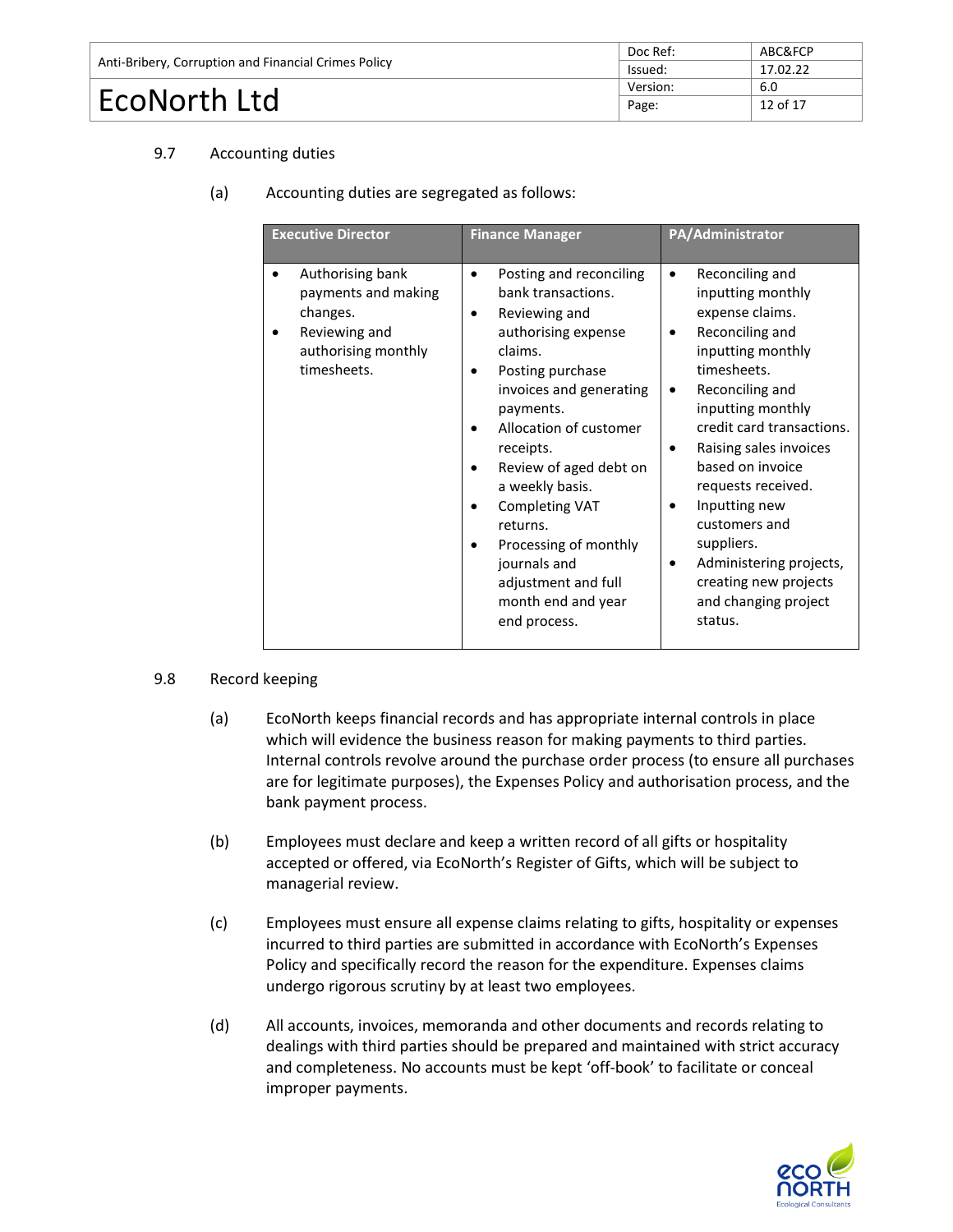| Anti-Bribery, Corruption and Financial Crimes Policy | Doc Ref: | ABC&FCP  |
|------------------------------------------------------|----------|----------|
|                                                      | Issued:  | 17.02.22 |
| EcoNorth Ltd                                         | Version: | 6.0      |
|                                                      | Page:    | 13 of 17 |

#### 9.9 Audit process

(a) EcoNorth undergoes a full annual financial audit, conducted by UNW Accountants Ltd, to provide independent assurance that the Board has, in its financial statements, presented a true and fair view of the company's financial performance and position.

#### **10. Reporting procedures**

- 10.1 Reporting a suspected incident
	- (a) Employees are encouraged to raise concerns about any issue or suspicion of bribery or corruption at the earliest possible stage. If an employee is unsure whether a particular act constitutes bribery, corruption or financial crimes, or has any other queries, these should be raised with the Compliance Officer.
	- (b) EcoNorth's Whistleblowing Policy, in the Staff Handbook, should also be consulted. In this policy, "whistleblowing" means the reporting by employees of suspected misconduct, illegal acts or failure to act within EcoNorth. The wrongdoing being disclosed must be in the public interest which means it must affect others eg the general public.
	- (c) All incidents of potential or suspected bribery, corruption and financial crimes will be formally recorded and investigated as necessary.
- 10.2 Investigating and dealing with any allegation of potential or suspected bribery or corruption
	- (a) Upon receipt of an allegation, the Compliance Officer will undertake a preliminary investigation. The findings of this investigation will be presented to the Executive Director in order to decide if a full internal investigation is feasible and likely to provide a reasonable suspicion that an individual or group has committed an act of bribery, corruption and financial crimes.
	- (b) If it is decided that a full internal investigation should take place, this will be conducted by the Compliance Officer and Executive Officer, with support from any relevant parties such as the IT Consultant. The objectives of the investigation should be to:
		- Confirm whether or not a bribe, act of corruption or financial crime has taken place and to identify who was responsible.
		- Confirm whether internal controls measures to prevent bribery, corruption and financial crimes have worked in practice.
		- Identify any improvements required to internal control measures to prevent bribery, corruption and financial crimes.

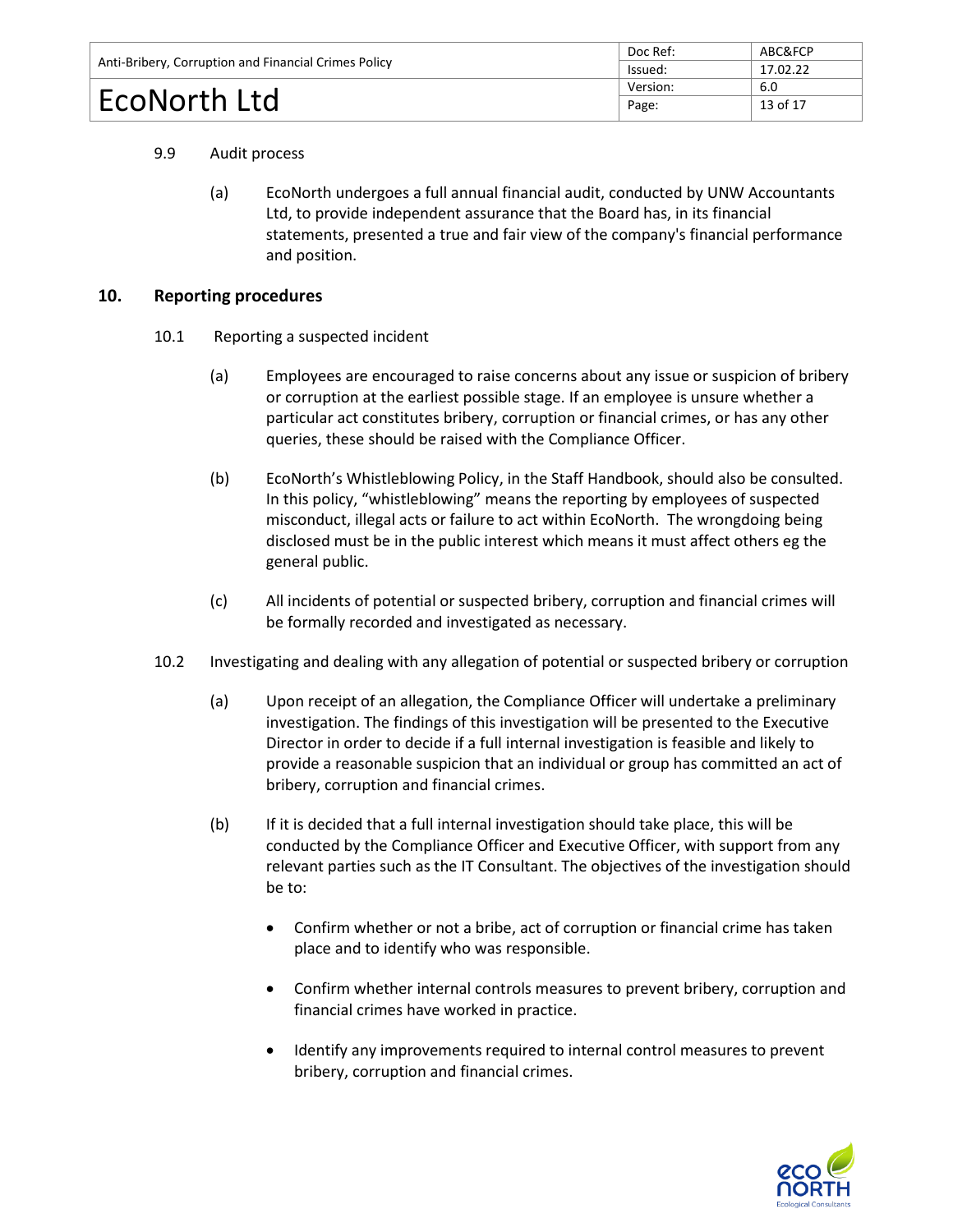| Anti-Bribery, Corruption and Financial Crimes Policy | Doc Ref: | ABC&FCP  |
|------------------------------------------------------|----------|----------|
|                                                      | Issued:  | 17.02.22 |
| EcoNorth Ltd                                         | Version: | 6.0      |
|                                                      | Page:    | 14 of 17 |

- (c) The Compliance Manager should, at the earliest opportunity during the investigation process, take all appropriate steps to ensure that all relevant assets, accounting records and other evidence are safeguarded so the integrity of the investigation is not in any way compromised.
- (d) A decision to formally report a suspicion of bribery, corruption and financial crimes to an appropriate authority (such as the UK's National Fraud and Cyber Crime Reporting Centre by telephone on 0300 123 2040 or by using their online reporting tool at [\(http://www.actionfraud.police.uk/report\\_fraud\)](http://www.actionfraud.police.uk/report_fraud) will be made by the Executive Director. At this point, the authorities will determine whether, or how, the internal investigation should continue.
- (e) Where there is potential for an allegation of bribery, corruption and financial crimes to cause serious reputational, financial or other damage to the company, the Executive Director will inform the Board of Directors at the earliest stage possible.
- (f) Where an allegation of bribery, corruption and financial crimes impacts on one of EcoNorth's associates or third parties, the Executive Director will inform the relevant contacts within each organisation of the investigation and support them in preventing the employee from accessing the associate or third party's premises, assets and/or IT systems.
- (g) Any investigation into suspected bribery, corruption and financial crimes will be pursued in accordance with the appropriate disciplinary procedures, as detailed in the Staff Handbook. The Human Resources Officer will be consulted where there is evidence that it may be appropriate for an employee to be suspended.
- (h) Suspended employees should be supervised at all times before leaving EcoNorth's premises. They should be allowed to collect personal property under supervision but should not be allowed to remove any items required for the investigation. Keys to the company's premises and vehicle(s) should be removed from the suspended employee. The IT Consultant should be instructed to revoke access to all relevant IT systems at the earliest appropriate opportunity.
- (i) At the conclusion of the investigation, the Executive Director will advise the Board of Directors of the findings of the investigation and will make recommendations for further actions where appropriate. Recommendations will include actions for strengthening controls in order to reduce the likelihood of a reoccurrence of the incident.
- (j) Any variation from the approved procedure above, together with reasons for these variations, should be reported to EcoNorth's Board of Directors, eg if the person suspected of bribery or corruption is the Finance Manager (who also performs the role of Compliance Officer).
- (k) All of the investigation findings and actions taken must be documented and filed.

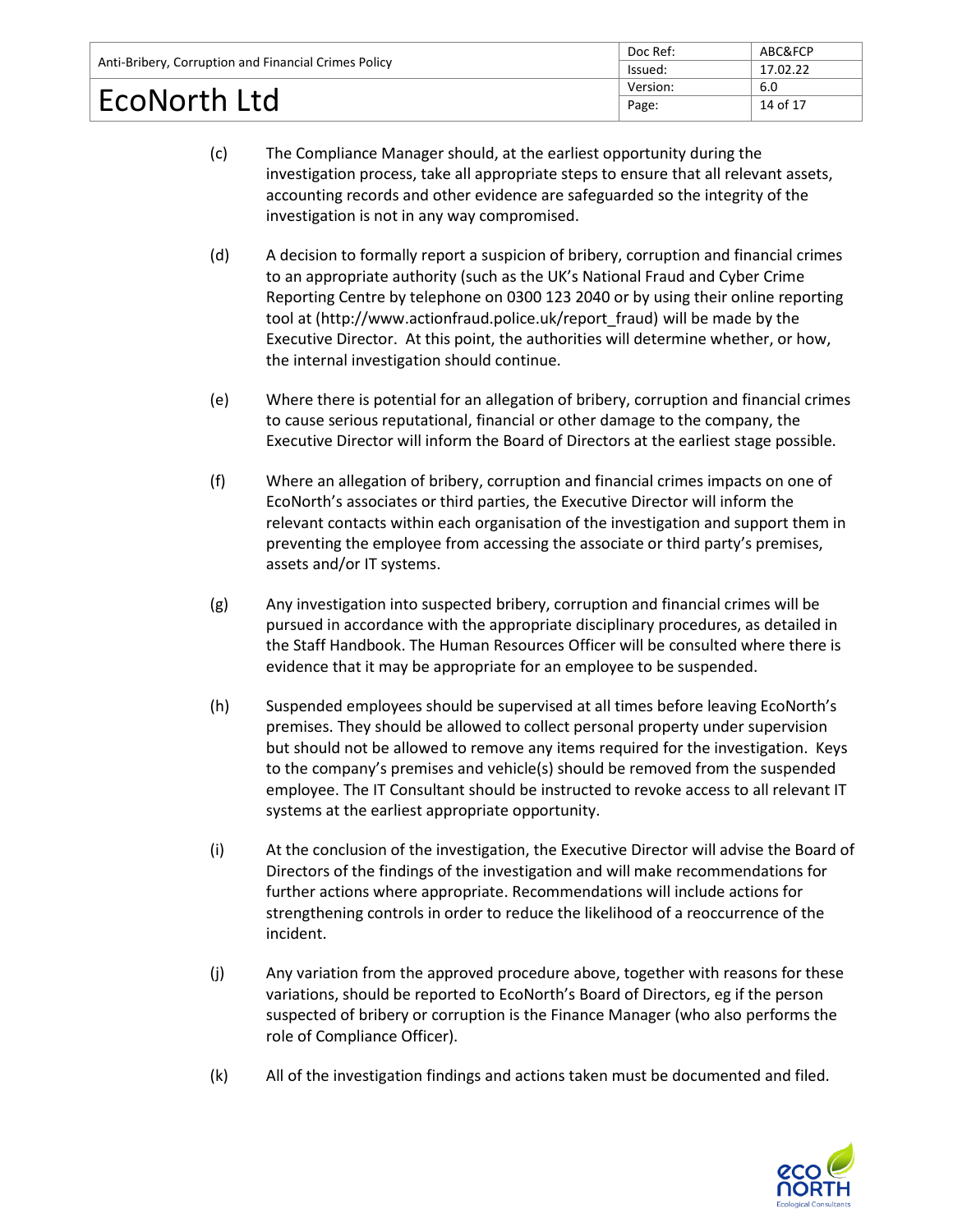| Anti-Bribery, Corruption and Financial Crimes Policy | Doc Ref: | ABC&FCP  |
|------------------------------------------------------|----------|----------|
|                                                      | Issued:  | 17.02.22 |
| EcoNorth Ltd                                         | Version: | 6.0      |
|                                                      | Page:    | 15 of 17 |

#### 10.3 Recovery of losses

(a) Recovering losses is a major objective of a fraud investigation. The amount of any loss should be quantified and repayment of the losses should be sought in all cases. Where the loss is substantial, legal advice should be obtained without delay about the need to freeze the suspect's assets through the courts, pending conclusion of the investigation. Legal advice should also be obtained about the prospects for recovering losses through the civil court, where the perpetrator refuses repayment. EcoNorth should seek to cover costs in addition to losses.

#### **11. Protection for a victim of bribery, corruption and financial crimes**

- 11.1 Employees who refuse to accept or offer a bribe, or those who raise concerns or report another's wrongdoing, are sometimes worried about possible repercussions. EcoNorth aims to encourage openness and will support anyone who raises genuine concerns in good faith under this policy, even if they turn out to be mistaken.
- 11.2 EcoNorth is committed to ensuring no one suffers any detrimental treatment as a result of refusing to take part in bribery, corruption and financial crimes, or because of reporting in good faith their suspicion that an actual or potential bribery or other corruption offence has taken place, or may take place in the future. Detrimental treatment includes dismissal, disciplinary action, threats or other unfavourable treatment connected with raising a concern. If an employee believes that they have suffered any such treatment, they should inform the Compliance Officer immediately. If the matter is not remedied, employees should raise it formally using EcoNorth's Grievance Procedure, which can be found in the Staff Handbook.

#### **12. Monitoring and review**

- 12.1 EcoNorth aims to continually improve its anti-bribery, corruption and financial crimes policy and procedures.
- 12.2 EcoNorth will conduct an annual audit to review the effectiveness and implementation of this policy, considering its suitability and adequacy, in line with EcoNorth's internal audit programme. Any improvements identified will be implemented and any non-conformities will be controlled and rectified as soon as possible. The effectiveness of these changes will be monitored.
- 12.3 This policy and any associated procedures will be reviewed annually, or earlier if there are changes to the company or applicable legislation, and approved by the Board.
- 12.4 Employees are invited to comment on EcoNorth's anti-bribery, corruption and financial crimes policy and procedures and to suggest ways in which it might be improved, either during the annual team consultation, during regular team meetings or by using the company's suggestion box.

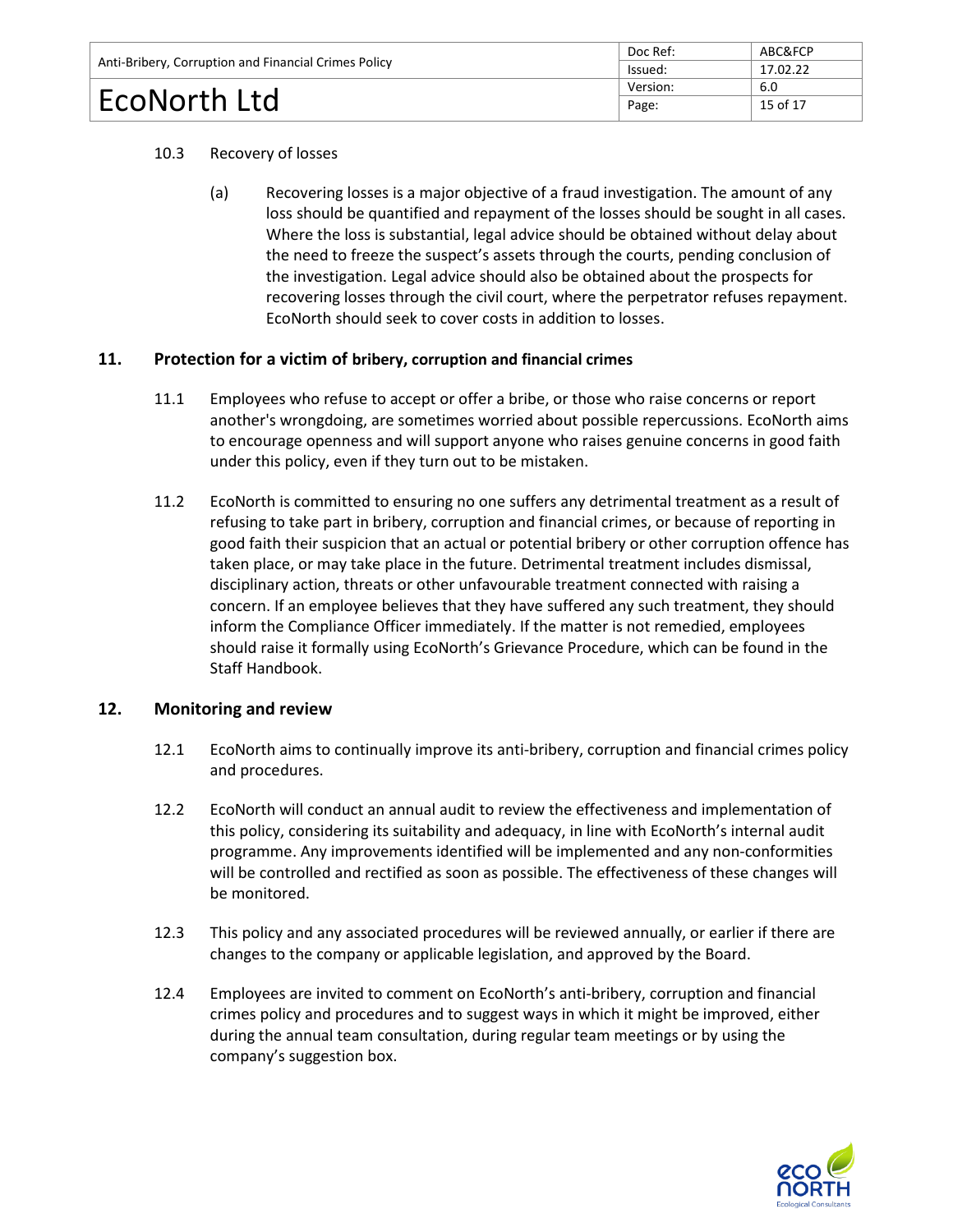| Anti-Bribery, Corruption and Financial Crimes Policy | Doc Ref: | ABC&FCP  |
|------------------------------------------------------|----------|----------|
|                                                      | Issued:  | 17.02.22 |
| EcoNorth Ltd                                         | Version: | 6.0      |
|                                                      | Page:    | 16 of 17 |

12.5 This policy does not form part of any employee's contract of employment and it may be amended at any time.

John Thompson Executive Director 17.02.22